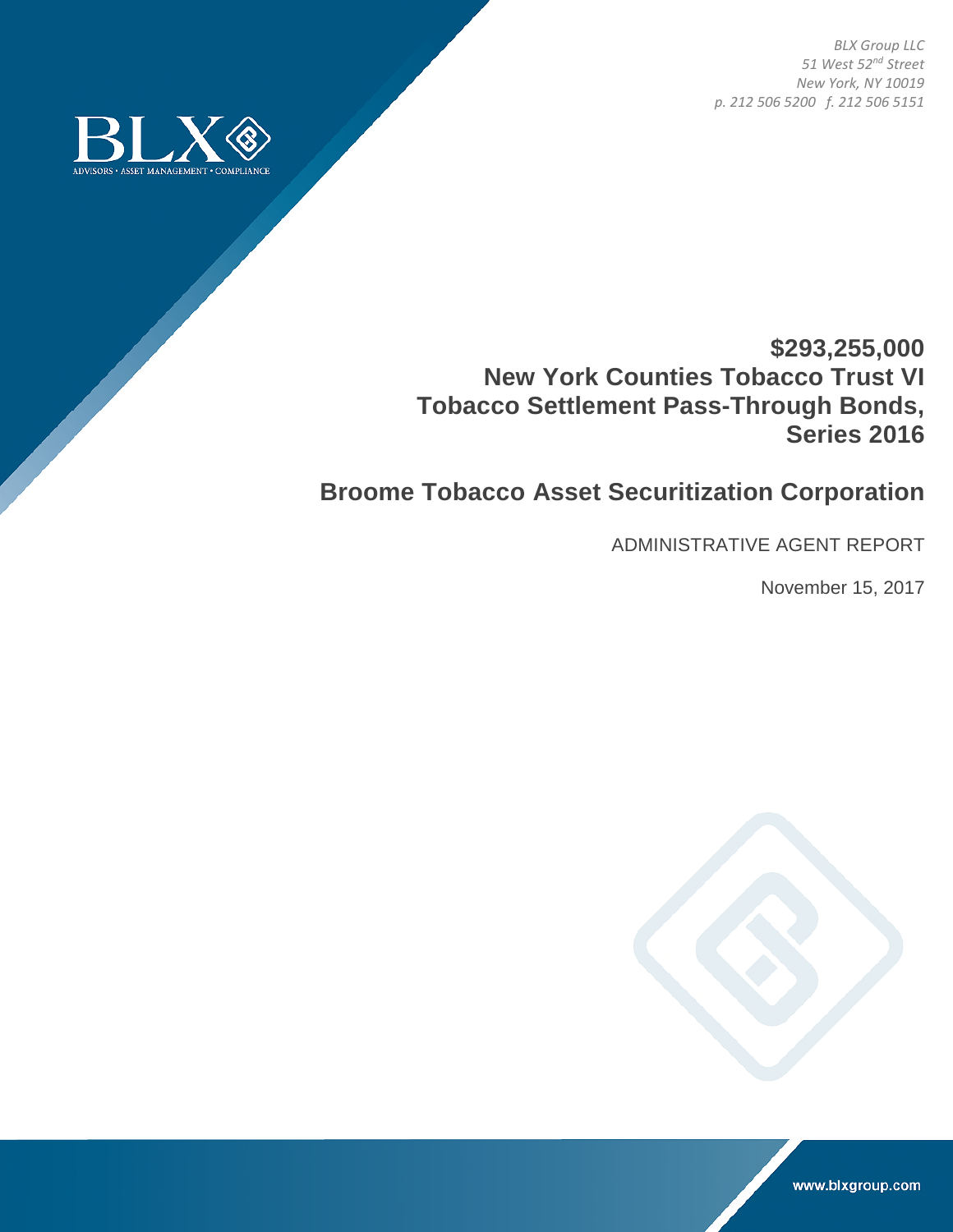## **TABLE OF CONTENTS**

Transmittal Letter

- Schedule A Principal and Interest Payments
- Schedule B Account Balances as of December 1, 2017
- Schedule C Liquidity Reserve Requirement and Operating Expense Reserve Account Requirement
- Schedule D Partial or Final Lump Sum Payments Received
- Schedule E Amounts to be Distributed on December 1, 2017

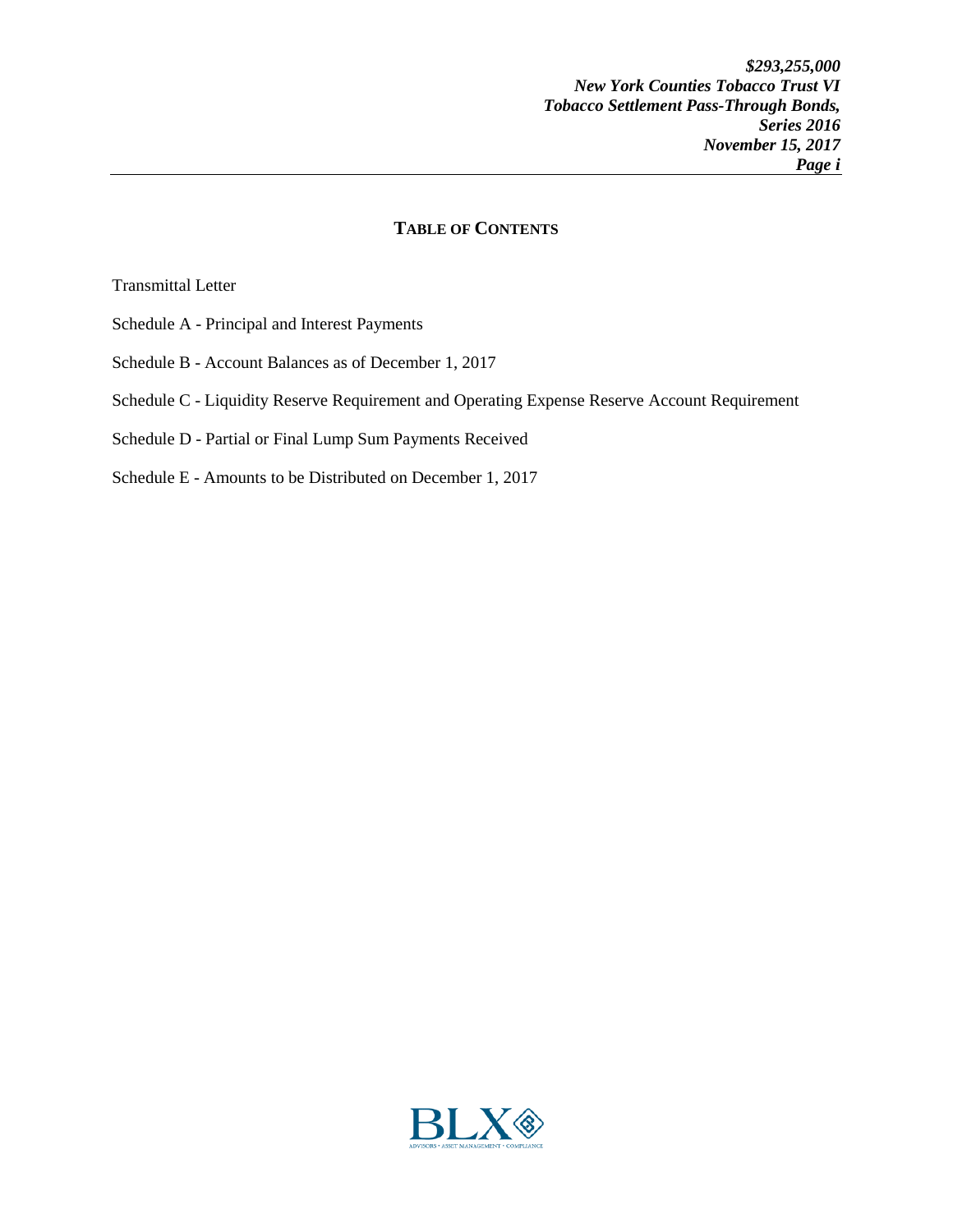

November 15, 2017

Broome Tobacco Asset Securitization Corporation 60 Hawley Street Binghamton, New York 13902

> Re: \$293,255,000 New York Counties Tobacco Trust VI Tobacco Settlement Pass-Through Bonds, Series 2016

Ladies and Gentlemen:

This report (the "Report") is being delivered to you pursuant to the Administrative Agent Agreement (the "AA Agreement") by and between the Broome Tobacco Asset Securitization Corporation (the "Corporation") and BLX Group LLC. The Report consists of certain calculations and statements made in accordance with Section 4.1(iv) of the AA Agreement and Section 6.4(d) of the Indenture dated as of August 1, 2001 as amended and restated as of September 22, 2016 (the "Indenture") by and between the Corporation and Manufacturers and Traders Trust Company (the "Trustee"). Unless defined herein, all capitalized terms used herein shall have the meanings given such terms in the AA Agreement or Indenture as applicable. Specifically, this Report is comprised of the following attachments:

- the amount of principal to be paid to Bondholders on the next Distribution Date, i.e. December 1, 2017 (the "Next Distribution Date") (see Schedule A hereof);
- the amount of interest to be paid to Bondholders on the Next Distribution Date (see Schedule A hereof);
- the amount on deposit in each Indenture account as of the Next Distribution Date (see Schedule B hereof);
- the Liquidity Reserve Requirement and Operating Expense Reserve Account Requirement as of the Next Distribution Date (see Schedule C hereof);
- whether or not any Partial or Final Lump Sum Payments have been received (see Schedule D hereof); and
- the amounts to be distributed in accordance with Section 3.2 of the Supplemental Indenture (see Schedule E hereof).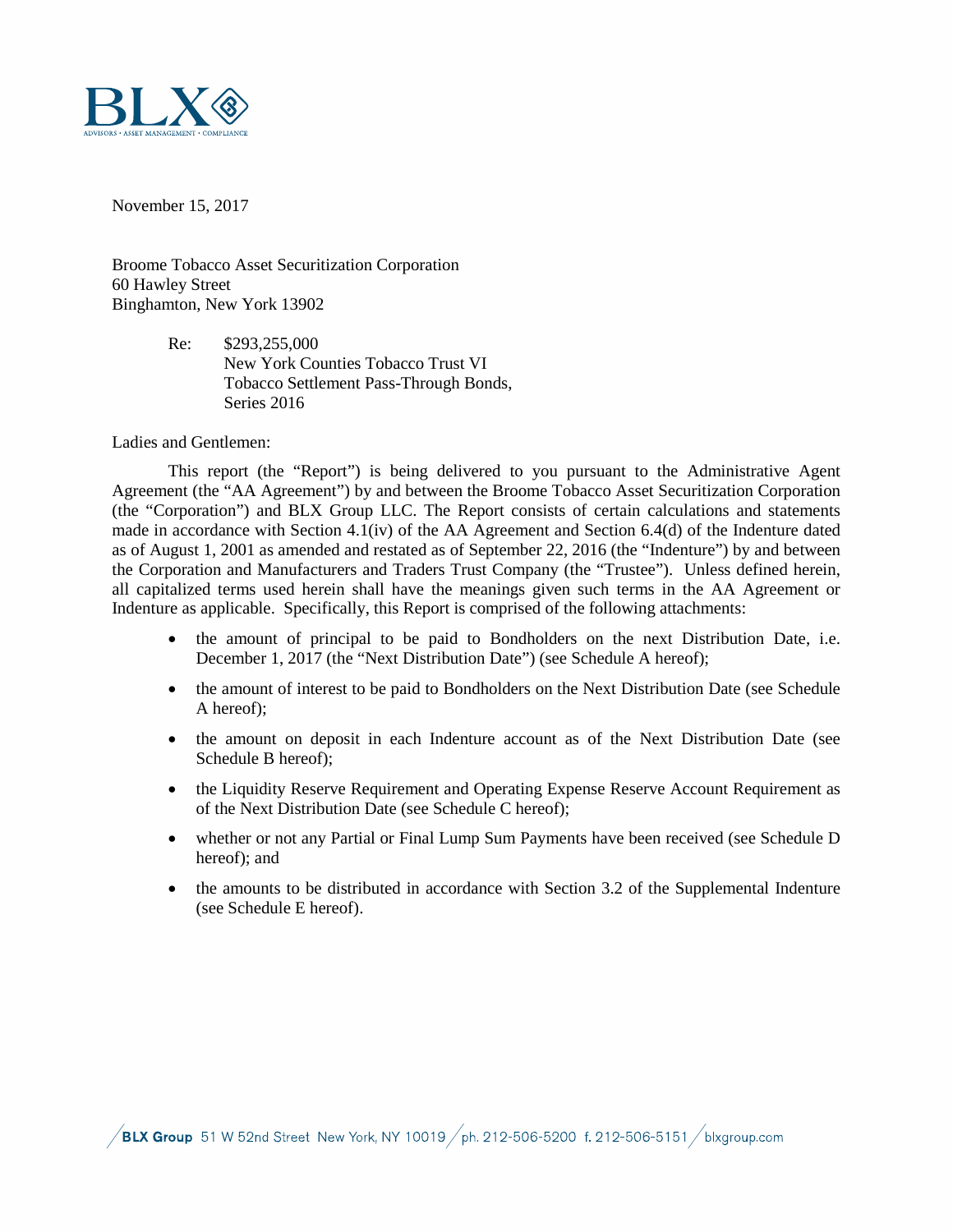

This Report is not to be used, circulated, quoted, referred to, or relied upon by any other person without our express written permission.

Very truly yours,

BLX Jeoup LLC

BLX Group LLC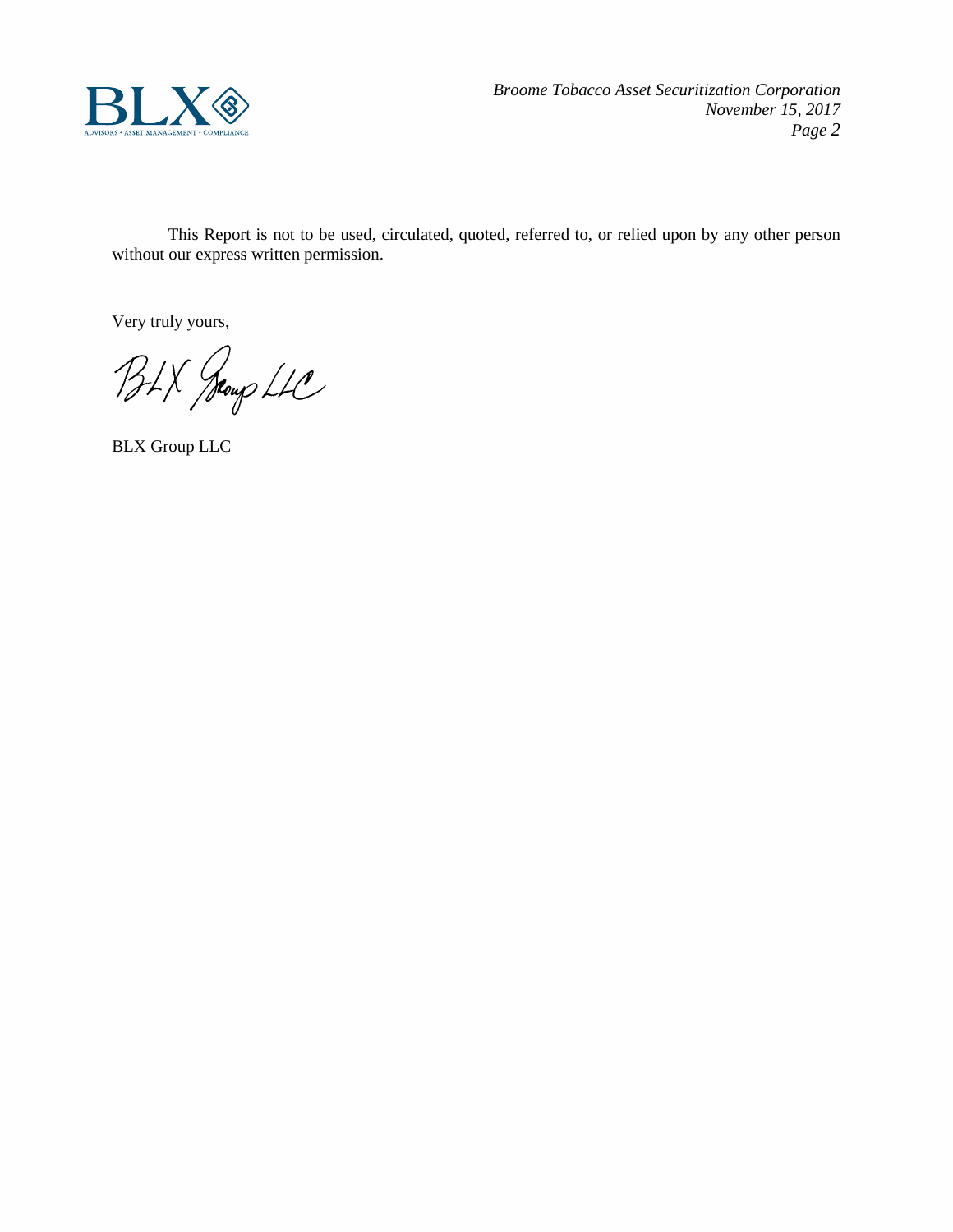**Broome Tobacco Asset Securitization Corporation**  *Schedule A - Principal and Interest Payments*

Per Section 6.4(d)(1) of the Indenture and Section 4.1(a)(iv)(A) of the Administrative Agent Agreement, the amount of principal to be paid to Bondholders of each Series on December 1, 2017: Maturing Principal: \$0.00 Turbo Redemption Payments:  $$0.00$ Other Redemptions:  $$0.00$ 

Per Section 6.4(d)(2) of the Indenture and Section 4.1(a)(iv)(B) of the Administrative Agent Agreement, the amount of interest to be paid to Bondholders of each Series on December 1, 2017: Interest Due: \$1,184,959.38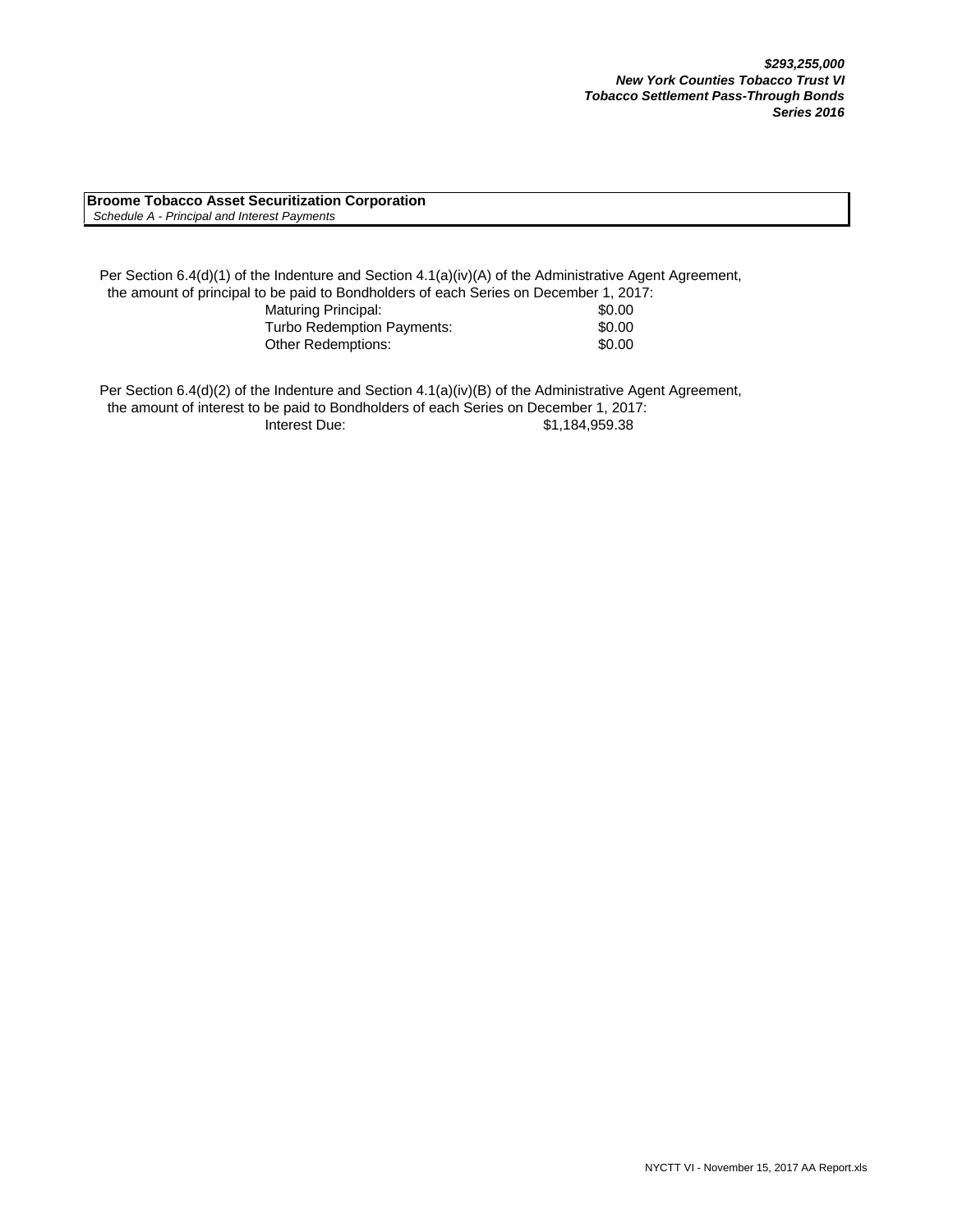**Broome Tobacco Asset Securitization Corporation**  *Schedule B - Account Balances as of December 1, 2017*

> Per Section 6.4(d)(3) of the Indenture and Section 4.1(a)(iv)(C) of the Administrative Agent Agreement, the amount on deposit in each Account as of December 1, 2017 is expected to be: <sup>1</sup>

| Collection Account <sup>2</sup>                        | \$2,552.27     |
|--------------------------------------------------------|----------------|
| Debt Service Account (Series 2016 A-1) <sup>2,3</sup>  | \$759,282.71   |
| Debt Service Account (Series 2016 A-2B) <sup>2,3</sup> | \$493,886.80   |
| <b>Extraordinary Payment Account</b>                   | \$0.00         |
| Liquidity Reserve Account <sup>2,3</sup>               | \$2,890,494.29 |
| Lump Sum Redemption Account                            | \$0.00         |
| Operating Expense Account <sup>2</sup>                 | \$8.03         |
| Operating Expense Reserve Account <sup>2,3</sup>       | \$46,253.24    |
| Rebate Account                                         | \$0.00         |
| Turbo Redemption Account <sup>2</sup>                  | \$4.226.47     |

 $1$  As set forth in the statements provided by the Trustee.

As secretaria the statements provided by the Treater.<br><sup>2</sup> Represents the balance of the BlackRock Liquidity FedFund (the "Money Market Fund") as of November 8, 2017.

 $3$  Represents the maturity value of the fixed income securities as of November 30, 2017.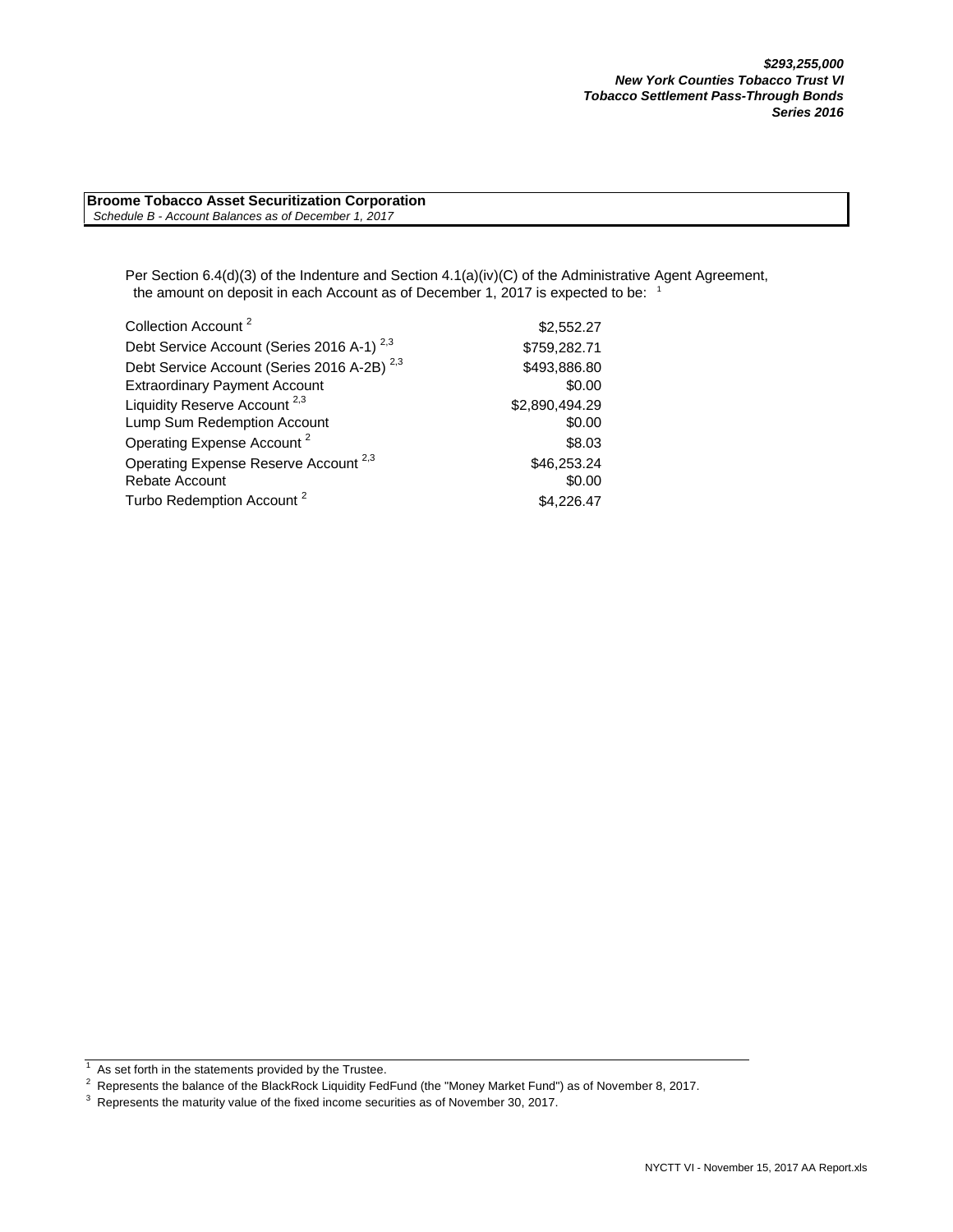**Broome Tobacco Asset Securitization Corporation**  *Schedule C - Liquidity Reserve Requirement and Operating Expense Reserve Account Requirement*

Per Exhibit A of the Indenture, the Liquidity Reserve Requirement means, "for any Series, the amount established in a Supplemental Indenture."

Per Section 6.4(d)(4)(A) of the Indenture and Section 4.1(a)(iv)(D) of the Administrative Agent Agreement, and as stated in Attachment 1 to the Series 2016A Supplemental Indenture (the "Supplemental Indenture"), the Liquidity Reserve Requirement as of December 1, 2017 is:

Liquidity Reserve Requirement \$2,875,834.38

Per Section 6.4(d)(4)(B) of the Indenture and Section 4.1(a)(iv)(E) of the Administrative Agent Agreement, and as stated in Attachment 1 to the Supplemental Indenture, the Operating Expense Reserve Account Requirement as of December 1, 2017 is:

Operating Expense Reserve Account Requirement \$46,000.00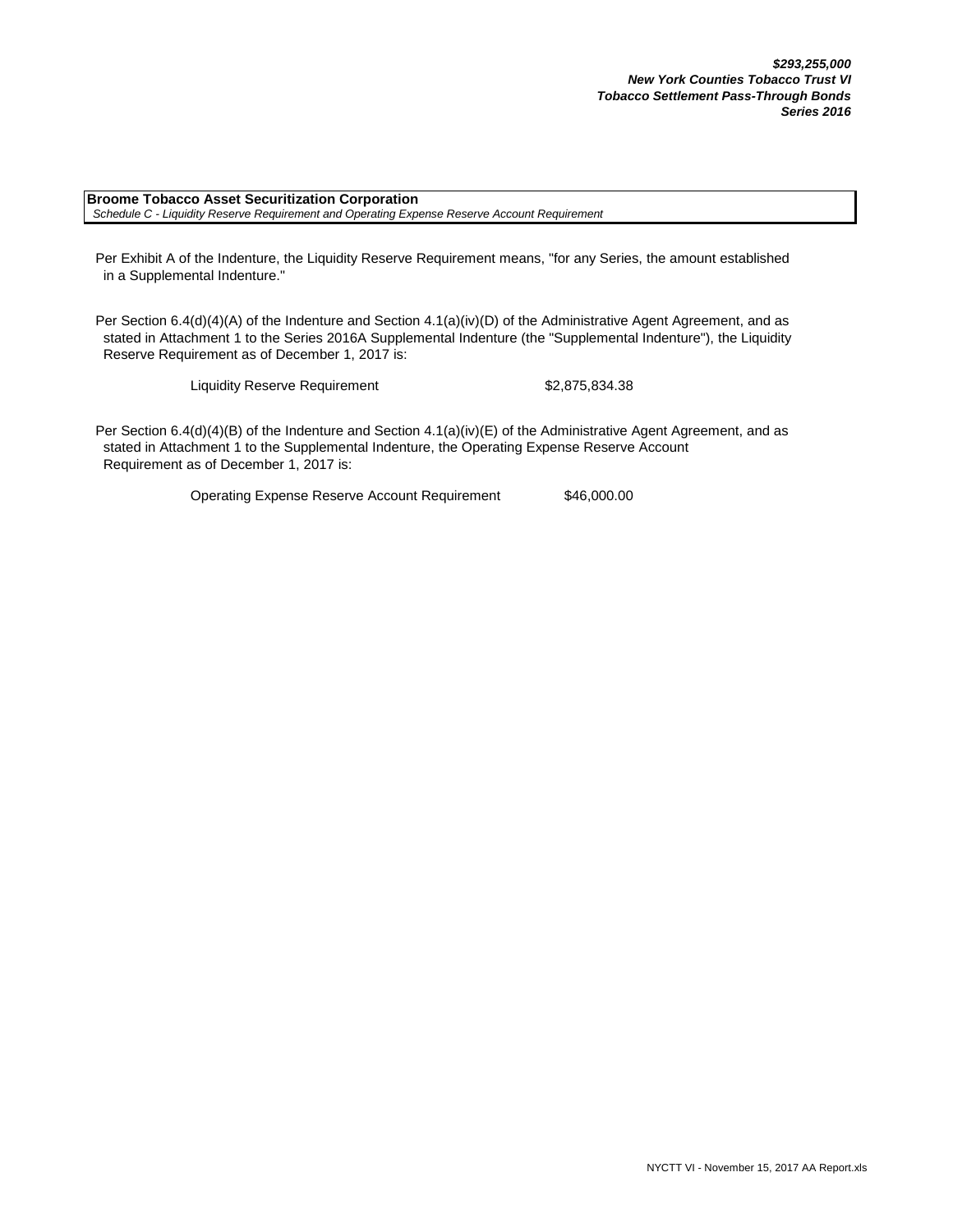**Broome Tobacco Asset Securitization Corporation**  *Schedule D - Partial or Final Lump Sum Payments Received*

Per Section 6.4(d)(5) of the Indenture and Section 4.1(a)(iv)(F) of the Administrative Agent Agreement, consistent with the records provided by the Trustee, no Partial or Final Lump Sump Payments have been received.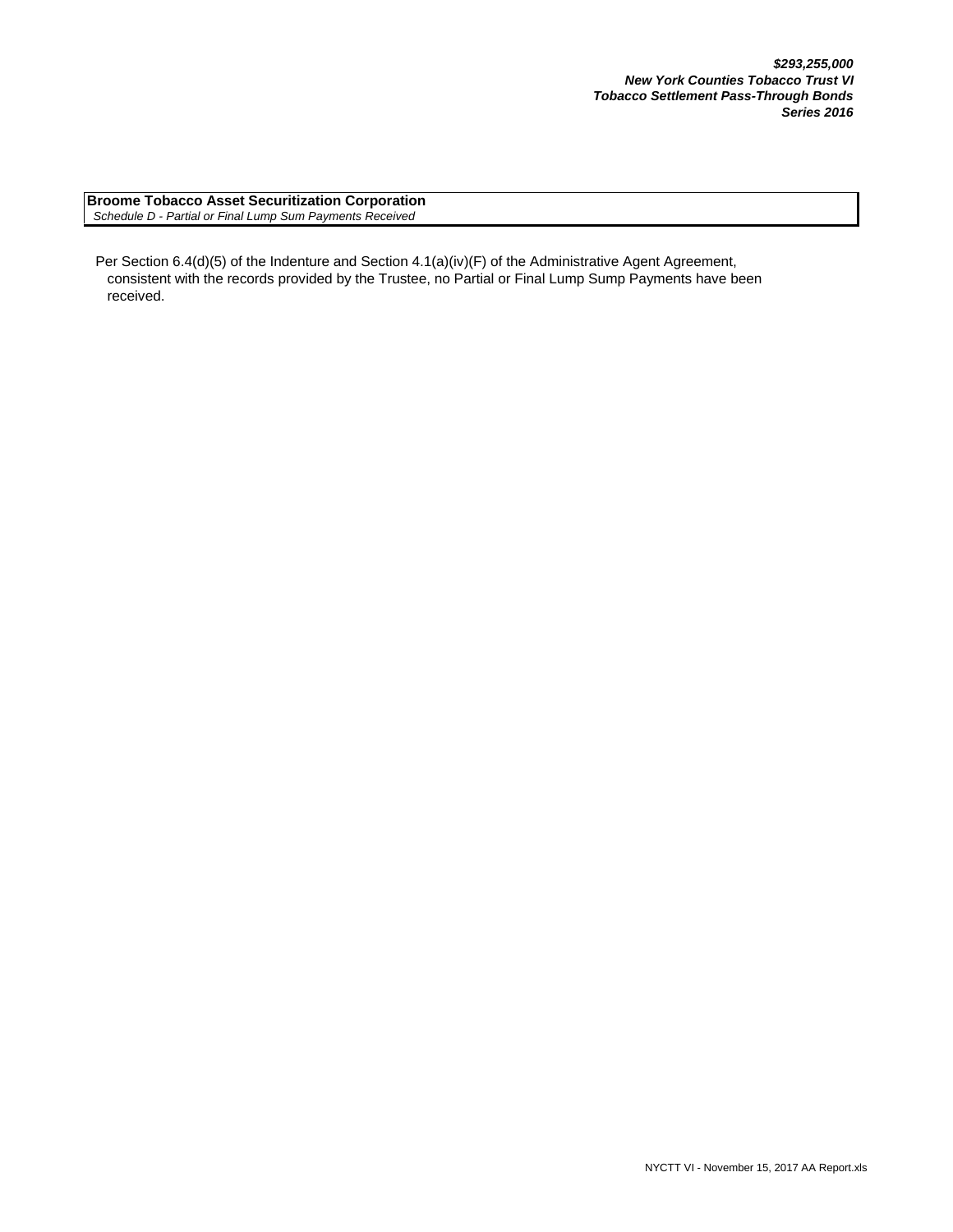**Broome Tobacco Asset Securitization Corporation**  *Schedule E - Amounts to be Distributed on December 1, 2017*

Per Section 3.2(b) of the Supplemental Indenture and Section 4.1(a)(iv)(G) of the Administrative Agent Agreement, the amounts to be distributed on December 1, 2017:

| <b>Purpose</b>                   | <b>From Account</b>                                                                                                                                 | <b>Amount</b> |
|----------------------------------|-----------------------------------------------------------------------------------------------------------------------------------------------------|---------------|
|                                  | Under Section 3.2(b)(2) of the Supplemental Indenture, no event of default has been reported.                                                       |               |
| <b>Event of Default</b>          | <b>Extraordinary Pymt</b>                                                                                                                           | 0.00          |
| <b>Event of Default</b>          | <b>Debt Service</b>                                                                                                                                 | 0.00          |
| <b>Event of Default</b>          | <b>Turbo Redemption</b>                                                                                                                             | 0.00          |
| <b>Event of Default</b>          | Lump Sum Redemption                                                                                                                                 | 0.00          |
| <b>Event of Default</b>          | <b>Liquidity Reserve</b>                                                                                                                            | 0.00          |
| <b>Event of Default</b>          | <b>Operating Expense Reserve</b>                                                                                                                    | 0.00          |
|                                  | Under Section 3.2(b)(3) of the Supplemental Indenture, the amount of interest due on the Distribution Date is: \$1,184,959.38                       |               |
| Interest                         | <b>Debt Service</b>                                                                                                                                 | 1,184,959.38  |
| Interest                         | <b>Turbo Redemption</b>                                                                                                                             | 0.00          |
| Interest                         | <b>Operating Expense Reserve</b>                                                                                                                    | 0.00          |
| Interest                         | <b>Liquidity Reserve</b>                                                                                                                            | 0.00          |
|                                  | Under Section 3.2(b)(4) of the Supplemental Indenture, the amount of maturing principal due on the Distribution Date is: \$0.00                     |               |
| Principal                        | <b>Debt Service</b>                                                                                                                                 | 0.00          |
| Principal                        | <b>Turbo Redemption</b>                                                                                                                             | 0.00          |
| Principal                        | <b>Operating Expense Reserve</b>                                                                                                                    | 0.00          |
| Principal                        | <b>Liquidity Reserve</b>                                                                                                                            | 0.00          |
|                                  | Under Section 3.2(b)(5)(A) of the Supplemental Indenture, the Liquidity Reserve Requirement is: \$2,875,834.38                                      |               |
| Excess in Liquidity Reserve Acct | Liquidity Reserve to DSA                                                                                                                            | 14,659.91     |
|                                  | Under Section 3.2(b)(5)(B) of the Supplemental Indenture, the Operating Exp Reserve Acct Requirement is: \$46,000.00                                |               |
| Excess in Oper Exp Reserve Acct  | Operating Expense Reserve to DSA                                                                                                                    | 253.24        |
| Lump Sum Redemption              | Under Section 3.2(b)(6) of the Supplemental Indenture, the amount to be paid from the Lump Sum Redemption Account is: \$0.00<br>Lump Sum Redemption | 0.00          |
|                                  |                                                                                                                                                     |               |
| Account is: \$0.00               | Under Section 3.2(b)(7) of the Supplemental Indenture, the amount of Turbo Term Bonds to be paid from the Turbo Redemption                          |               |
| <b>Turbo Redemption</b>          | <b>Turbo Redemption</b>                                                                                                                             | 0.00          |
|                                  | Under Section 3.2(b)(8) of the Supplemental Indenture, the amount of Junior Payments to be made on the Distribution Date is: \$0.00                 |               |
| <b>Junior Payments</b>           | Junior Accounts, if any                                                                                                                             | 0.00          |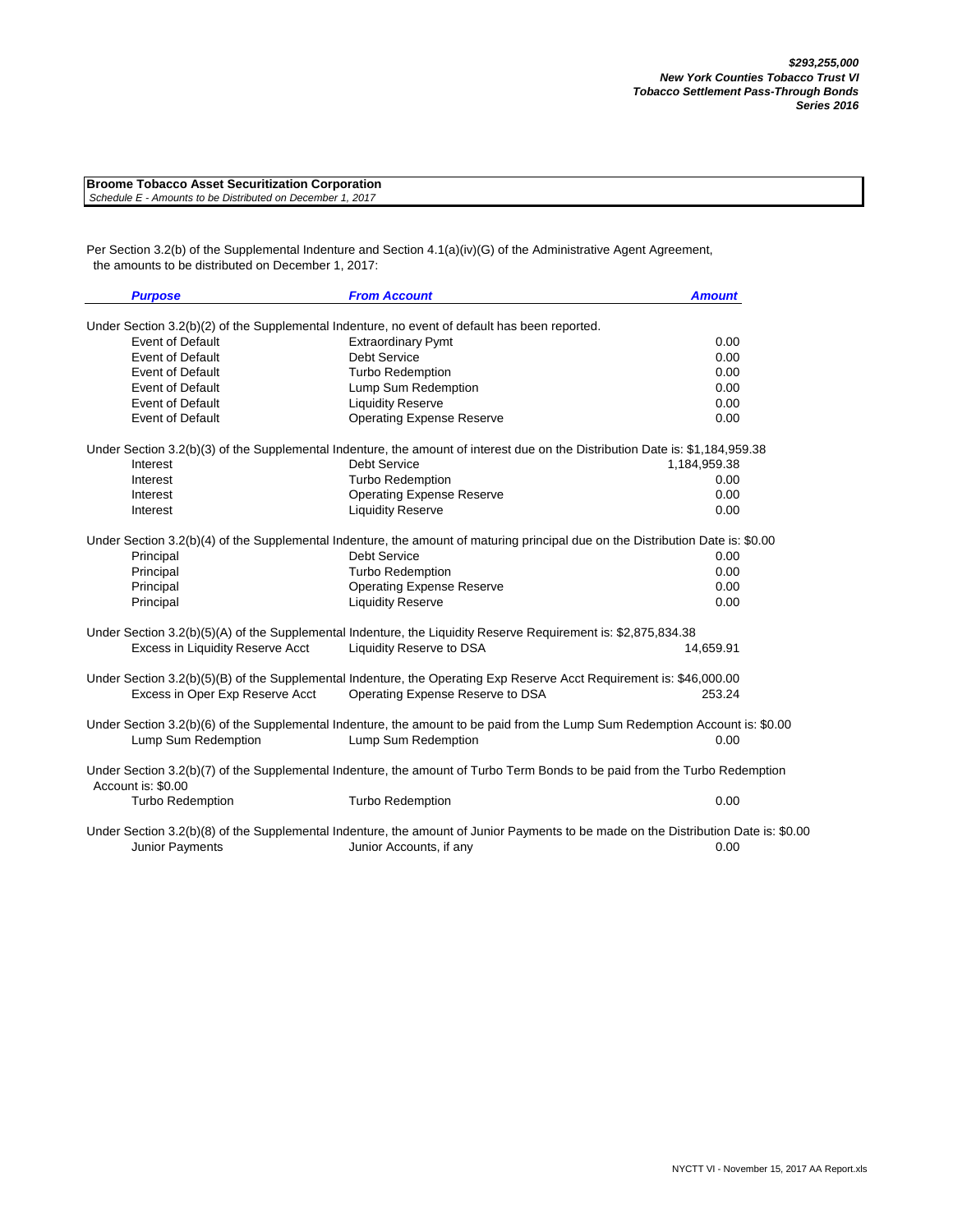**Aggregate Liquidity Reserve Account Balances**  *Account Balance as of December 1, 2017*

| <b>TASC</b>     | Series 2016A<br>Liquidity<br>Reserve<br><b>Account</b><br><b>Balance</b> | Series 2016B<br>Liquidity<br><b>Reserve</b><br><b>Account</b><br><b>Balance</b> | Series 2016C<br>Liquidity<br><b>Reserve</b><br><b>Account</b><br><b>Balance</b> |
|-----------------|--------------------------------------------------------------------------|---------------------------------------------------------------------------------|---------------------------------------------------------------------------------|
|                 |                                                                          |                                                                                 |                                                                                 |
| <b>Broome</b>   | 2,890,494                                                                |                                                                                 |                                                                                 |
| <b>Dutchess</b> | 3,227,870                                                                |                                                                                 |                                                                                 |
| Onondaga        | 6.268.140                                                                |                                                                                 |                                                                                 |
| Rensselaer      | 2,015,754                                                                |                                                                                 |                                                                                 |
| Ulster          | 2.209.540                                                                |                                                                                 |                                                                                 |
| Oswego          |                                                                          | 1,001,705                                                                       | 702,662                                                                         |
| Sullivan        |                                                                          | 650,925                                                                         | 458,525                                                                         |
|                 |                                                                          |                                                                                 |                                                                                 |
| Total           | 16,611,799                                                               | 1.652.630                                                                       | 1.161.187                                                                       |